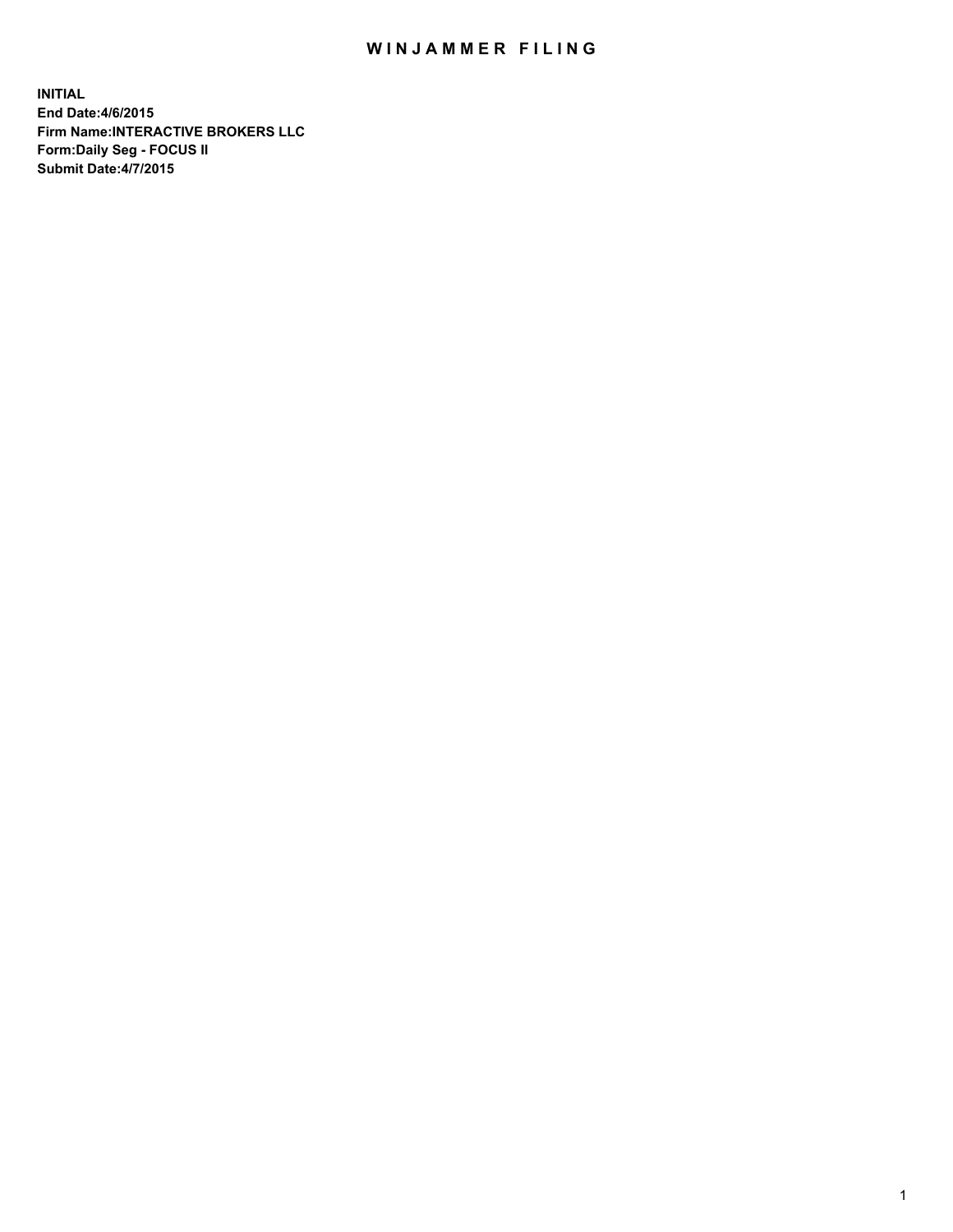## **INITIAL End Date:4/6/2015 Firm Name:INTERACTIVE BROKERS LLC Form:Daily Seg - FOCUS II Submit Date:4/7/2015 Daily Segregation - Cover Page**

| Name of Company<br><b>Contact Name</b><br><b>Contact Phone Number</b><br><b>Contact Email Address</b> | <b>INTERACTIVE BROKERS LLC</b><br><b>Michael Ellman</b><br>203-422-8926<br>mellman@interactivebrokers.co<br>$\underline{\mathbf{m}}$ |
|-------------------------------------------------------------------------------------------------------|--------------------------------------------------------------------------------------------------------------------------------------|
| FCM's Customer Segregated Funds Residual Interest Target (choose one):                                |                                                                                                                                      |
| a. Minimum dollar amount: ; or                                                                        | $\overline{\mathbf{0}}$                                                                                                              |
| b. Minimum percentage of customer segregated funds required:% ; or                                    | 0                                                                                                                                    |
| c. Dollar amount range between: and; or                                                               | 155,000,000 245,000,000                                                                                                              |
| d. Percentage range of customer segregated funds required between:% and%.                             | 00                                                                                                                                   |
| FCM's Customer Secured Amount Funds Residual Interest Target (choose one):                            |                                                                                                                                      |
| a. Minimum dollar amount: ; or                                                                        | $\overline{\mathbf{0}}$                                                                                                              |
| b. Minimum percentage of customer secured funds required:% ; or                                       | 0                                                                                                                                    |
| c. Dollar amount range between: and; or                                                               | 80,000,000 120,000,000                                                                                                               |
| d. Percentage range of customer secured funds required between:% and%.                                | 00                                                                                                                                   |
| FCM's Cleared Swaps Customer Collateral Residual Interest Target (choose one):                        |                                                                                                                                      |
| a. Minimum dollar amount: ; or                                                                        | $\overline{\mathbf{0}}$                                                                                                              |
| b. Minimum percentage of cleared swaps customer collateral required:% ; or                            | $\overline{\mathbf{0}}$                                                                                                              |
| c. Dollar amount range between: and; or                                                               | 0 <sub>0</sub>                                                                                                                       |
| d. Percentage range of cleared swaps customer collateral required between:% and%.                     | 0 <sub>0</sub>                                                                                                                       |
| Current ANC:on                                                                                        | 2,394,400,320 06-APR-2015                                                                                                            |
| <b>Broker Dealer Minimum</b>                                                                          | 267,829,404                                                                                                                          |
| Debit/Deficit - CustomersCurrent AmountGross Amount                                                   |                                                                                                                                      |
| Domestic Debit/Deficit                                                                                | 2,734,299                                                                                                                            |
| Foreign Debit/Deficit                                                                                 | 5,958,899 0                                                                                                                          |
| Debit/Deficit - Non CustomersCurrent AmountGross Amount                                               |                                                                                                                                      |
| Domestic Debit/Deficit                                                                                | 0 <sub>0</sub>                                                                                                                       |
| Foreign Debit/Deficit                                                                                 | 0 <sub>0</sub>                                                                                                                       |
| Proprietary Profit/Loss                                                                               |                                                                                                                                      |
| Domestic Profit/Loss                                                                                  | $\overline{\mathbf{0}}$                                                                                                              |
| Foreign Profit/Loss<br>Proprietary Open Trade Equity                                                  | $\underline{\mathbf{0}}$                                                                                                             |
| Domestic OTE                                                                                          | <u>0</u>                                                                                                                             |
| Foreign OTE                                                                                           |                                                                                                                                      |
| <b>SPAN</b>                                                                                           | <u>0</u>                                                                                                                             |
| <b>Customer SPAN Calculation</b>                                                                      | 1,273,266,844                                                                                                                        |
| Non-Customer SPAN Calcualation                                                                        | 20,283,685                                                                                                                           |
| Proprietary Capital Charges                                                                           | <u>0</u>                                                                                                                             |
| Minimum Dollar Amount Requirement                                                                     | 20,000,000 [7465]                                                                                                                    |
| Other NFA Dollar Amount Requirement                                                                   | 22,267,960 [7475]                                                                                                                    |
|                                                                                                       |                                                                                                                                      |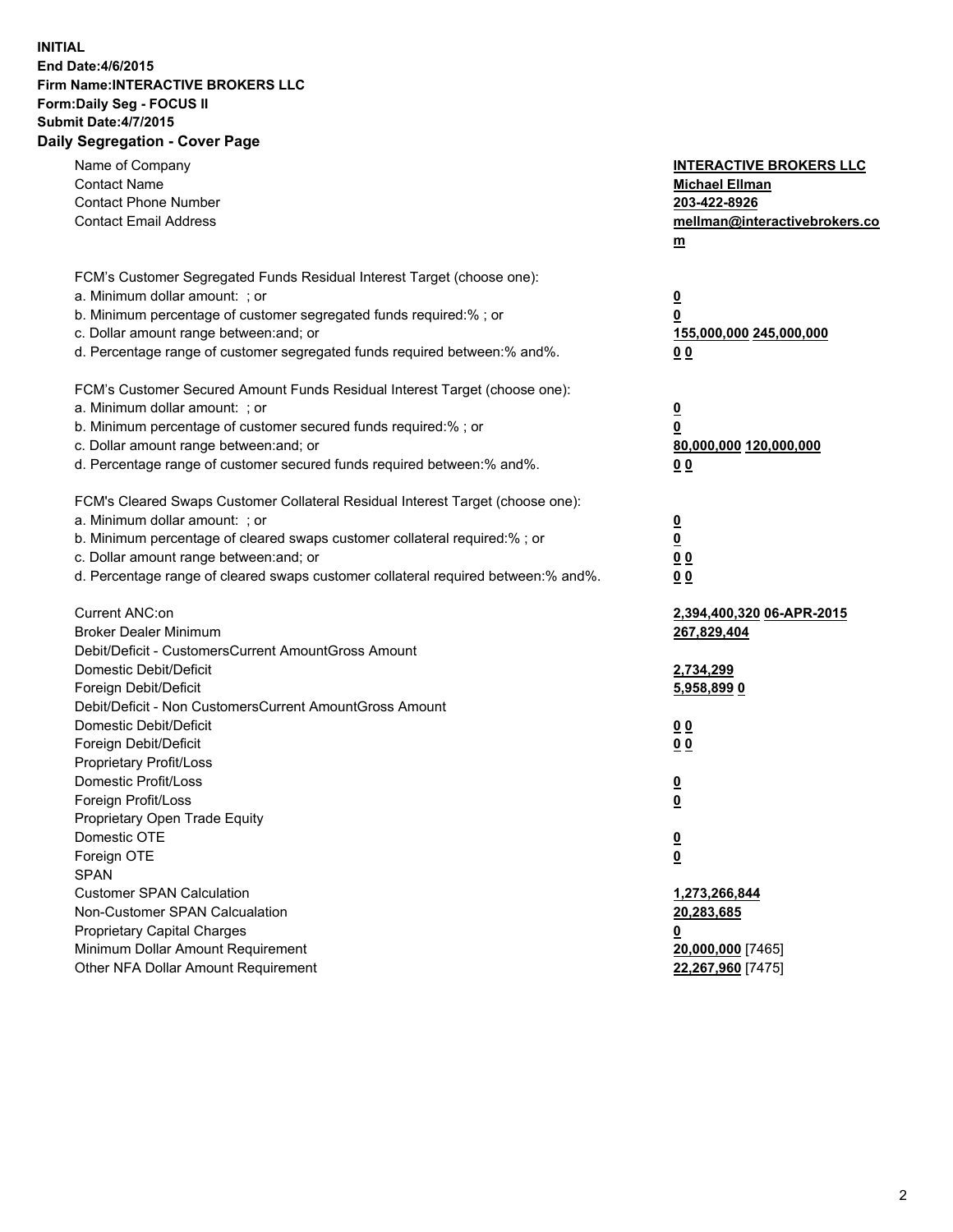## **INITIAL End Date:4/6/2015 Firm Name:INTERACTIVE BROKERS LLC Form:Daily Seg - FOCUS II Submit Date:4/7/2015 Daily Segregation - Secured Amounts**

|     | Foreign Futures and Foreign Options Secured Amounts                                         |                                   |
|-----|---------------------------------------------------------------------------------------------|-----------------------------------|
|     | Amount required to be set aside pursuant to law, rule or regulation of a foreign            | $0$ [7305]                        |
|     | government or a rule of a self-regulatory organization authorized thereunder                |                                   |
| 1.  | Net ledger balance - Foreign Futures and Foreign Option Trading - All Customers             |                                   |
|     | A. Cash                                                                                     | 434,848,047 [7315]                |
|     | B. Securities (at market)                                                                   | $0$ [7317]                        |
| 2.  | Net unrealized profit (loss) in open futures contracts traded on a foreign board of trade   | 40,858,744 [7325]                 |
| 3.  | Exchange traded options                                                                     |                                   |
|     | a. Market value of open option contracts purchased on a foreign board of trade              | 225,789 [7335]                    |
|     | b. Market value of open contracts granted (sold) on a foreign board of trade                | -55,163 [7337]                    |
| 4.  | Net equity (deficit) (add lines 1.2. and 3.)                                                | 475,877,417 [7345]                |
| 5.  | Account liquidating to a deficit and account with a debit balances - gross amount           | 5,958,899 [7351]                  |
|     | Less: amount offset by customer owned securities                                            | 0 [7352] 5,958,899 [7354]         |
| 6.  | Amount required to be set aside as the secured amount - Net Liquidating Equity              | 481,836,316 [7355]                |
|     | Method (add lines 4 and 5)                                                                  |                                   |
| 7.  | Greater of amount required to be set aside pursuant to foreign jurisdiction (above) or line | 481,836,316 [7360]                |
|     | 6.                                                                                          |                                   |
|     | FUNDS DEPOSITED IN SEPARATE REGULATION 30.7 ACCOUNTS                                        |                                   |
| 1.  | Cash in banks                                                                               |                                   |
|     | A. Banks located in the United States                                                       | 31,650,988 [7500]                 |
|     | B. Other banks qualified under Regulation 30.7                                              | 0 [7520] 31,650,988 [7530]        |
| 2.  | Securities                                                                                  |                                   |
|     | A. In safekeeping with banks located in the United States                                   | 363,826,781 [7540]                |
|     | B. In safekeeping with other banks qualified under Regulation 30.7                          | 0 [7560] 363,826,781 [7570]       |
| 3.  | Equities with registered futures commission merchants                                       |                                   |
|     | A. Cash                                                                                     | $0$ [7580]                        |
|     | <b>B.</b> Securities                                                                        | $0$ [7590]                        |
|     | C. Unrealized gain (loss) on open futures contracts                                         | $0$ [7600]                        |
|     | D. Value of long option contracts                                                           | $0$ [7610]                        |
|     | E. Value of short option contracts                                                          | 0 [7615] 0 [7620]                 |
| 4.  | Amounts held by clearing organizations of foreign boards of trade                           |                                   |
|     | A. Cash                                                                                     | $0$ [7640]                        |
|     | <b>B.</b> Securities                                                                        | $0$ [7650]                        |
|     | C. Amount due to (from) clearing organization - daily variation                             | $0$ [7660]                        |
|     | D. Value of long option contracts                                                           | $0$ [7670]                        |
|     | E. Value of short option contracts                                                          | 0 [7675] 0 [7680]                 |
| 5.  | Amounts held by members of foreign boards of trade                                          |                                   |
|     | A. Cash                                                                                     | 165,051,037 [7700]                |
|     | <b>B.</b> Securities                                                                        | $0$ [7710]                        |
|     | C. Unrealized gain (loss) on open futures contracts                                         | 25,332,560 [7720]                 |
|     | D. Value of long option contracts                                                           | 225,808 [7730]                    |
|     | E. Value of short option contracts                                                          | -55,165 [7735] 190,554,240 [7740] |
| 6.  | Amounts with other depositories designated by a foreign board of trade                      | $0$ [7760]                        |
| 7.  | Segregated funds on hand                                                                    | $0$ [7765]                        |
| 8.  | Total funds in separate section 30.7 accounts                                               | 586,032,009 [7770]                |
| 9.  | Excess (deficiency) Set Aside for Secured Amount (subtract line 7 Secured Statement         | 104,195,693 [7380]                |
|     | Page 1 from Line 8)                                                                         |                                   |
| 10. | Management Target Amount for Excess funds in separate section 30.7 accounts                 | 80,000,000 [7780]                 |
| 11. | Excess (deficiency) funds in separate 30.7 accounts over (under) Management Target          | 24,195,693 [7785]                 |
|     |                                                                                             |                                   |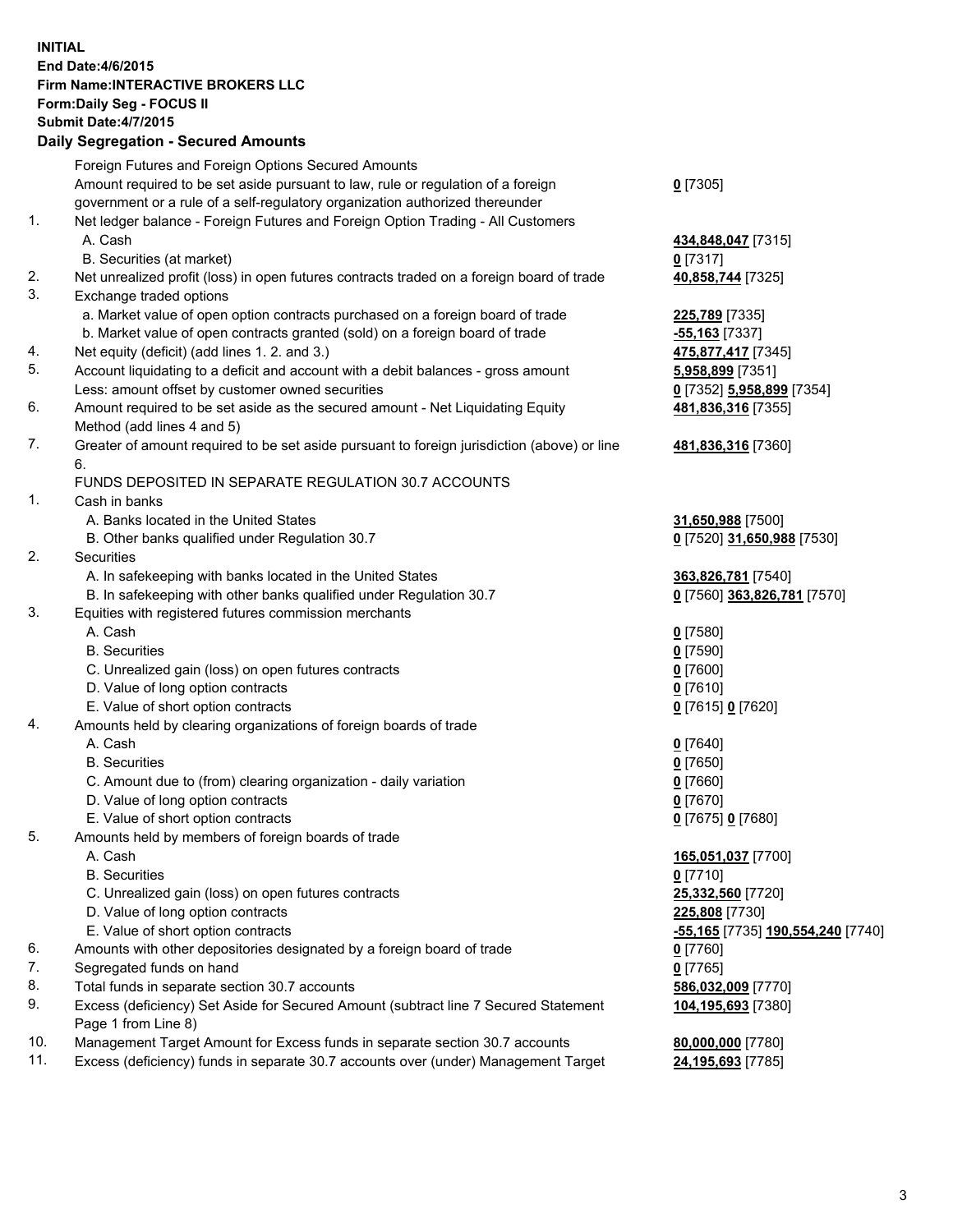**INITIAL End Date:4/6/2015 Firm Name:INTERACTIVE BROKERS LLC Form:Daily Seg - FOCUS II Submit Date:4/7/2015 Daily Segregation - Segregation Statement** SEGREGATION REQUIREMENTS(Section 4d(2) of the CEAct) 1. Net ledger balance A. Cash **2,534,595,341** [7010] B. Securities (at market) **0** [7020] 2. Net unrealized profit (loss) in open futures contracts traded on a contract market **-54,882,030** [7030] 3. Exchange traded options A. Add market value of open option contracts purchased on a contract market **116,288,264** [7032] B. Deduct market value of open option contracts granted (sold) on a contract market **-189,964,697** [7033] 4. Net equity (deficit) (add lines 1, 2 and 3) **2,406,036,878** [7040] 5. Accounts liquidating to a deficit and accounts with debit balances - gross amount **2,734,299** [7045] Less: amount offset by customer securities **0** [7047] **2,734,299** [7050] 6. Amount required to be segregated (add lines 4 and 5) **2,408,771,177** [7060] FUNDS IN SEGREGATED ACCOUNTS 7. Deposited in segregated funds bank accounts A. Cash **211,508,849** [7070] B. Securities representing investments of customers' funds (at market) **1,448,013,492** [7080] C. Securities held for particular customers or option customers in lieu of cash (at market) **0** [7090] 8. Margins on deposit with derivatives clearing organizations of contract markets A. Cash **13,970,250** [7100] B. Securities representing investments of customers' funds (at market) **109,292,191** [7110] C. Securities held for particular customers or option customers in lieu of cash (at market) **0** [7120] 9. Net settlement from (to) derivatives clearing organizations of contract markets **1,770,420** [7130] 10. Exchange traded options A. Value of open long option contracts **2,707,166** [7132] B. Value of open short option contracts **-8,484,916** [7133] 11. Net equities with other FCMs A. Net liquidating equity **493,574** [7140] B. Securities representing investments of customers' funds (at market) **828,727,540** [7160] C. Securities held for particular customers or option customers in lieu of cash (at market) **0** [7170] 12. Segregated funds on hand **0** [7150] 13. Total amount in segregation (add lines 7 through 12) **2,607,998,566** [7180] 14. Excess (deficiency) funds in segregation (subtract line 6 from line 13) **199,227,389** [7190] 15. Management Target Amount for Excess funds in segregation **155,000,000** [7194] **44,227,389** [7198]

16. Excess (deficiency) funds in segregation over (under) Management Target Amount Excess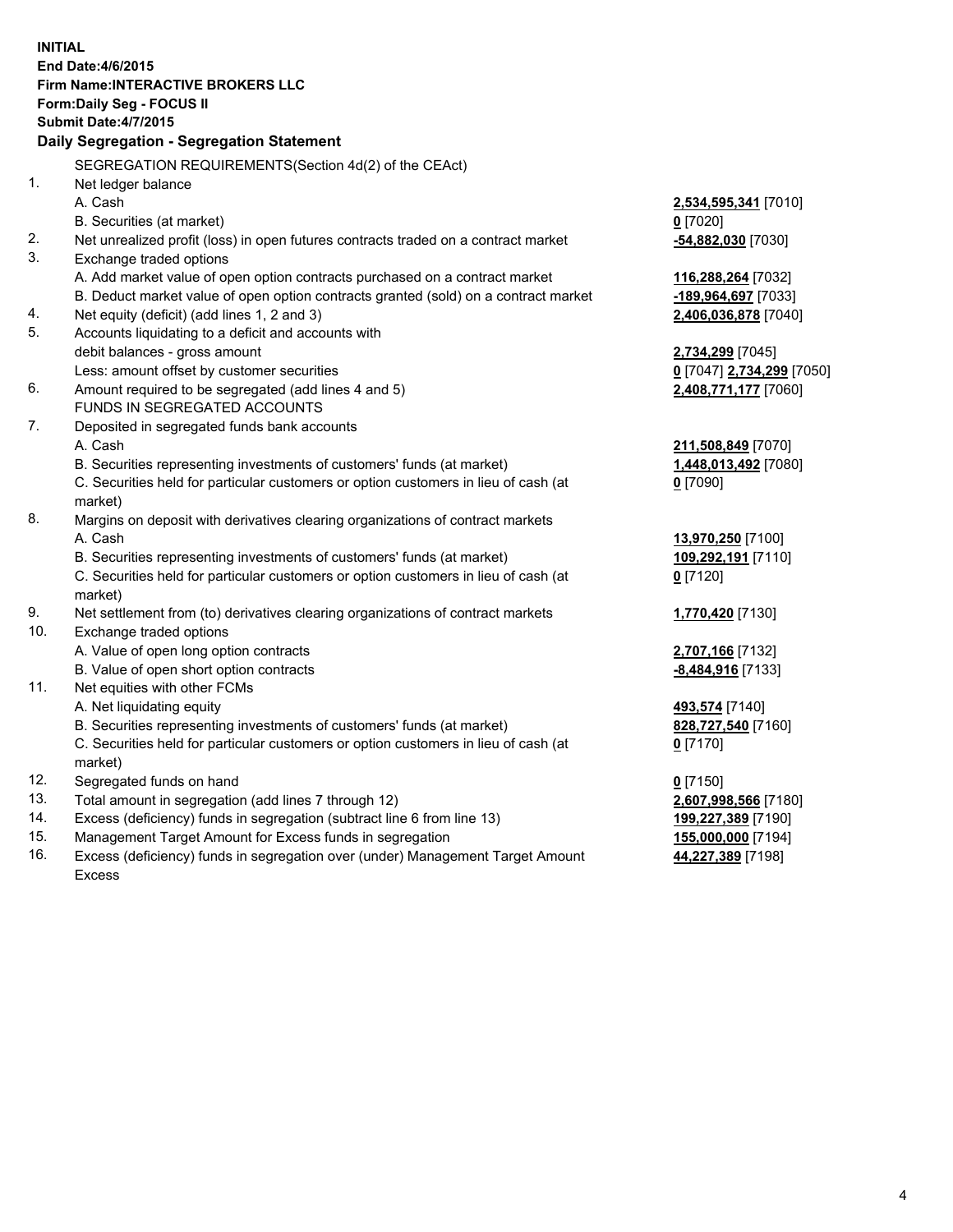## **INITIAL End Date:4/6/2015 Firm Name:INTERACTIVE BROKERS LLC Form:Daily Seg - FOCUS II Submit Date:4/7/2015 Daily Segregation - Supplemental**

| $\blacksquare$ | Total gross margin deficiencies - Segregated Funds Origin                              | 538,057 [9100] |
|----------------|----------------------------------------------------------------------------------------|----------------|
| $\sim$         | Total gross margin deficiencies - Secured Funds Origin                                 | 37,418 [9101]  |
| $\blacksquare$ | Total gross margin deficiencies - Cleared Swaps Customer Collateral Funds Origin       | $0$ [9102]     |
| $\blacksquare$ | Total gross margin deficiencies - Noncustomer and Proprietary Accounts Origin          | $0$ [9103]     |
| $\blacksquare$ | Total number of accounts contributing to total gross margin deficiencies - Segregated  | 12 [9104]      |
|                | Funds Origin                                                                           |                |
| $\blacksquare$ | Total number of accounts contributing to total gross margin deficiencies - Secured     | 7 [9105]       |
|                | Funds Origin                                                                           |                |
| Ξ.             | Total number of accounts contributing to the total gross margin deficiencies - Cleared | $0$ [9106]     |
|                | Swaps Customer Collateral Funds Origin                                                 |                |
| ۰              | Total number of accounts contributing to the total gross margin deficiencies -         | $0$ [9107]     |
|                | Noncustomer and Proprietary Accounts Origin                                            |                |
| $\blacksquare$ | Upload a copy of the firm's daily margin report the FCM uses to issue margin calls     |                |
|                | which corresponds with the reporting date.                                             |                |

04.06.2015 Commodity Margin Deficiency Report.xls